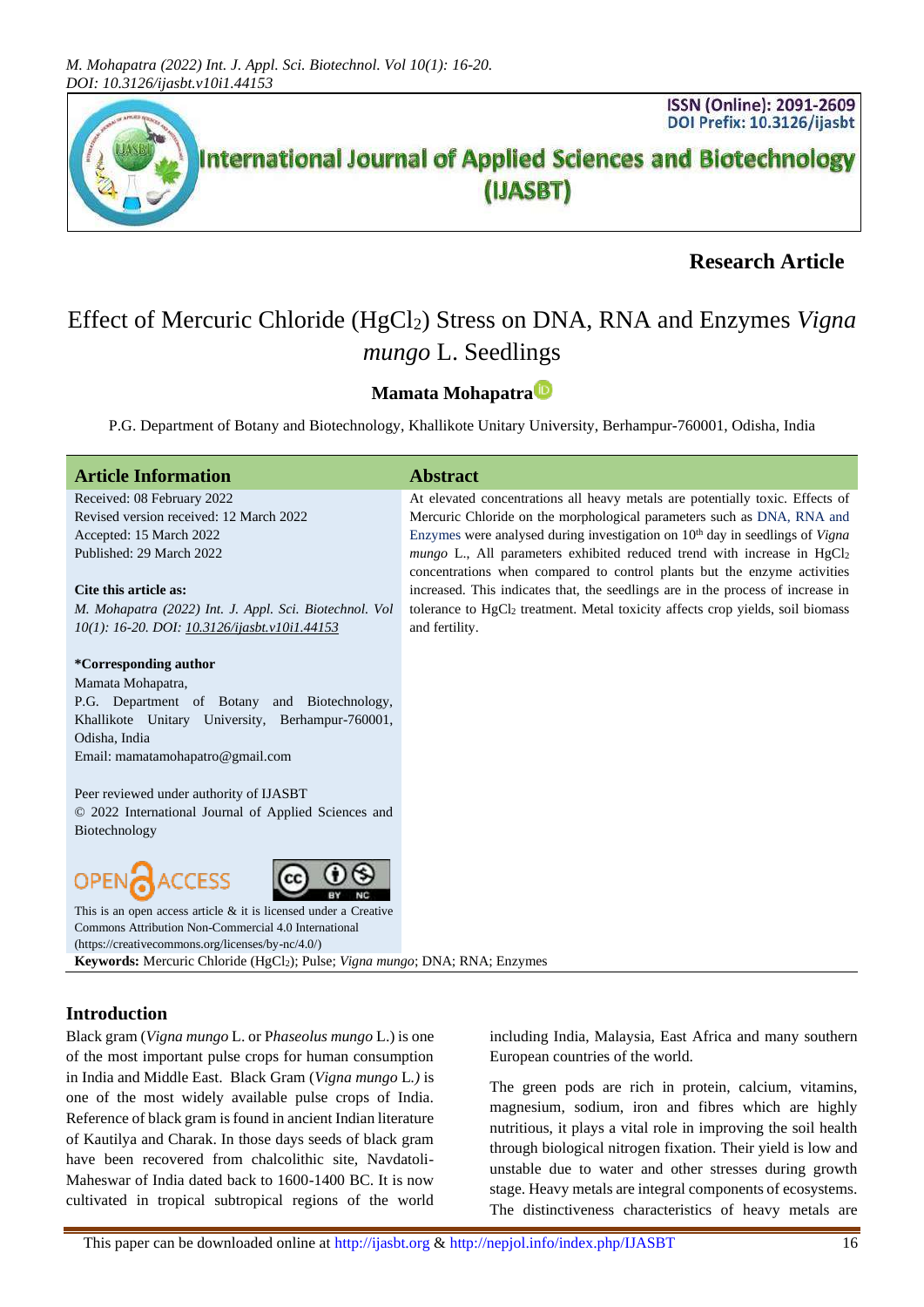poisoning and results in the alteration in different biochemical parameters and inactivation of enzyme systems.

All heavy metals are potentially toxic at elevated concentrations. Effects of Mercuric Chloride on the morphological parameters as well as different biochemical parameters were analysed during investigation on 10-day old seedlings. All parameters exhibited reduced trend with increase in  $HgCl<sub>2</sub>$  concentrations when compared to control plants but the enzyme activities of Catalase. Peroxidase and Polyphenol Oxidase increased. Because heavy metals cannot be degraded or destroyed, they accumulate in the human body and are not broken down, concentrating in the liver, kidneys, brain, skeleton, and keratinised tissue such as hair and nails.

The most common heavy metal contaminants are Lead (Pb), Cadmium (Cd), Mercury (Hg), Chromium (Cr), Copper (CU), Nickel (Ni), and Zinc (Zn), All heavy metals are potentially toxic at elevated concentrations. The uptake of overload concentrations of heavy metals reduces the plant growth. This alteration in the plant growth is correlated with disruptions of physiological and cytological processes in plant cells and by this way the process of respiration, photosynthesis and mitotic activities are greatly affected by toxic effects of heavy metals.

#### *Mercury and Its Sources*

Mercury is a typical toxic trace metal pollutant. Bioaccumulation of Hg in plants and its entry into the food chain resulting in long term health hazard is of major concern.

Mercury (Hg) is a global environmental pollutant that is present in soil, water, air and biota. Mercury enters the environment as a result of both natural as well as manmade activities.

Combustion of fossil fuels, wood, industrial wastes and effluents, sewage sludge and crematories, mining, (Mehra and Farago, 1994), high temperature processes, e.g. smelting, cement and lime production are the major anthropogenic sources of Hg.

The other causes of mercury pollution includes manufacturing/commercial activities: e.g. metal processing, gold extraction, Hg mining, chlor-alkali plants, chemical and instrument industry (Hg chemicals, paints, batteries, thermometers, process reactants and catalysts), agriculture application (pesticides, fertilisers and manure) (Foy *et al*, 1978), landfills, seed dressing (fungicides), incineration of coal, other sources like cosmetics, dental fillings, preservatives, medical and laboratory wastes.

Present investigation is aimed to study Mercuric Chloride action on Nucleic acids (DNA and RNA) and enzyme activities (Peroxidase, Polyphenol Oxidase and Catalase) of Black Gram (*Vigna mungo L.*

## **Materials and Methods**

## *The Plant Material*

*Vigna mungo* L. which belongs to Kingdom- Plantae, Order- Fabales, Family- Fabaceae, Genus- *Vigna,* Speciesmungo L*.,* Common name: Urad Dal, Variety: PU31(Urad Bean) (Fig.1).

## *Selection of Plant Material*

The test plant for the present study is *Vigna mungo L.*(Black gram).

The seeds *of Vigna mungo L.*were collected from OUAT, Ankushpur, Odisha. Healthy seeds of uniform sizes were used. Pure line *Vigna mungo* L. is procured from the local agricultural body and used for investigation. These certified seeds were examined under preliminary selection for uniformity of size, shape and colour and then healthy seeds were sorted out by hand, sieving and sorting before experiment.



**Fig. 1**: Plant of Black gram (*Vigna mungo* L.) with pods.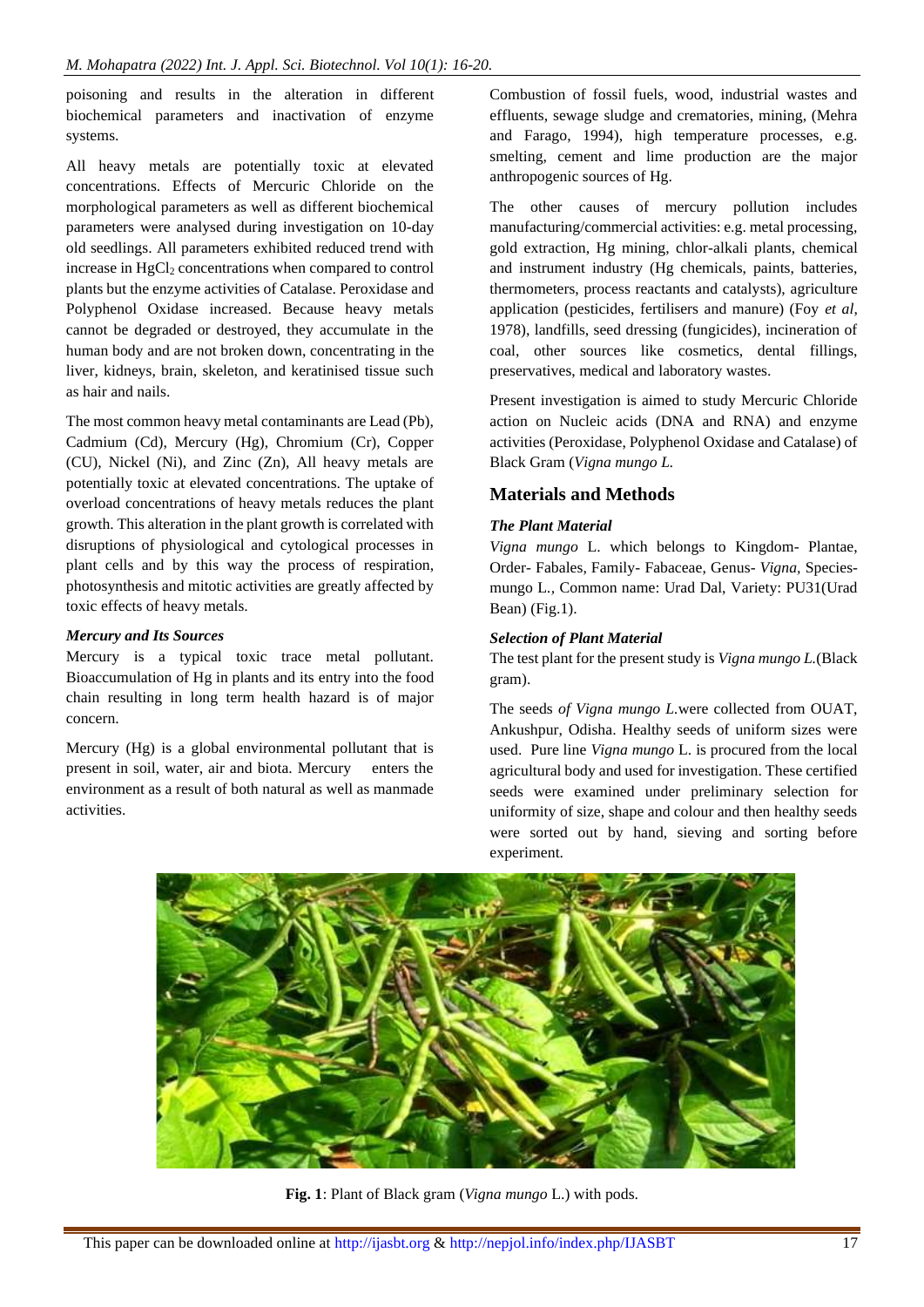#### *Selection of Effective Concentration*

The metal exerts both promoting and retarding effect on the germination and seeding growth of the plant and it was essential to select a limited no. of concentration for further experiments. Thus, five concentrations of  $HgCl<sub>2</sub>$  (5, 15, 25, 35, & 45mg/l) were selected on the basis of LC 50 test. The data obtained from the germination and seedling growth experiments were used for screening.

#### *Parameters Evaluated*

The seedling parameters studied were DNA, RNA (Schenider,1957) and enzymes (catalase, Peroxidase and polyphenol Oxidase by Kar and Mishra (1976)) of the 10 days old seedlings after treatment with the stress chemicals following standard procedures

## **Results and Discussions**

The results obtained in the present experiment was given in the form of graphs in Fig 2-5. The Changes in DNA and RNA content were given in Fig 2 and 3. The maximum DNA content in shoot was found in control and amounts of DNA decreased up to 45mg/l. For RNA there was a rise at 5mg/l concentration and after this there was a decrease in the contents up to 45mg/l concentration. In root the amount of DNA went on decreasing gradually with increase in Mercuric chloride concentration i.e. control had the maximum content and 45mg/l concentration had least content of DNA. Maximum amount of RNA was found in the concentration 5mg/l while least amount was found in 45mg/l. The enzyme activity like POD and Polyphenol oxidase in shoot increased with the increase in mercury dose, however, the catalase responded less prominently. In case Root of the seedlings, the enzymes like Catalase and Peroxidase did not respond to the mercury treatment whereas Polyphenol oxidase showed an increasing trend (Fig 4 and 5).



**Fig. 2**: Effect of Mercury chloride stress on contents of nucleic acid (DNA & RNA) in Shoot of 10 days old seedlings of *Vigna mungo*, L.





The enzyme activities (catalase, peroxidase and Polyphenol oxidase (PPO) of shoot and root were studied by following the procedures of Kar and Mishra, (1976). The Catalase enzyme activity was expressed in terms of ủmol  $H_2O_2$ released  $min^{-1}g^{-1}$  fresh weight., POD (Peroxidase) activity is in absorbancy units  $(A_{420})$  nm) and PPO activity is in absorbancy units  $(A_{420} \text{ nm})$ .







**Fig. 5**: Enzyme content (catalase, Peroxidase and Polyphenol oxidase) of root of the 10days old seedlings of *Vigna mungo* L. (root) with different concentrations of  $HeCl<sub>2</sub>$ .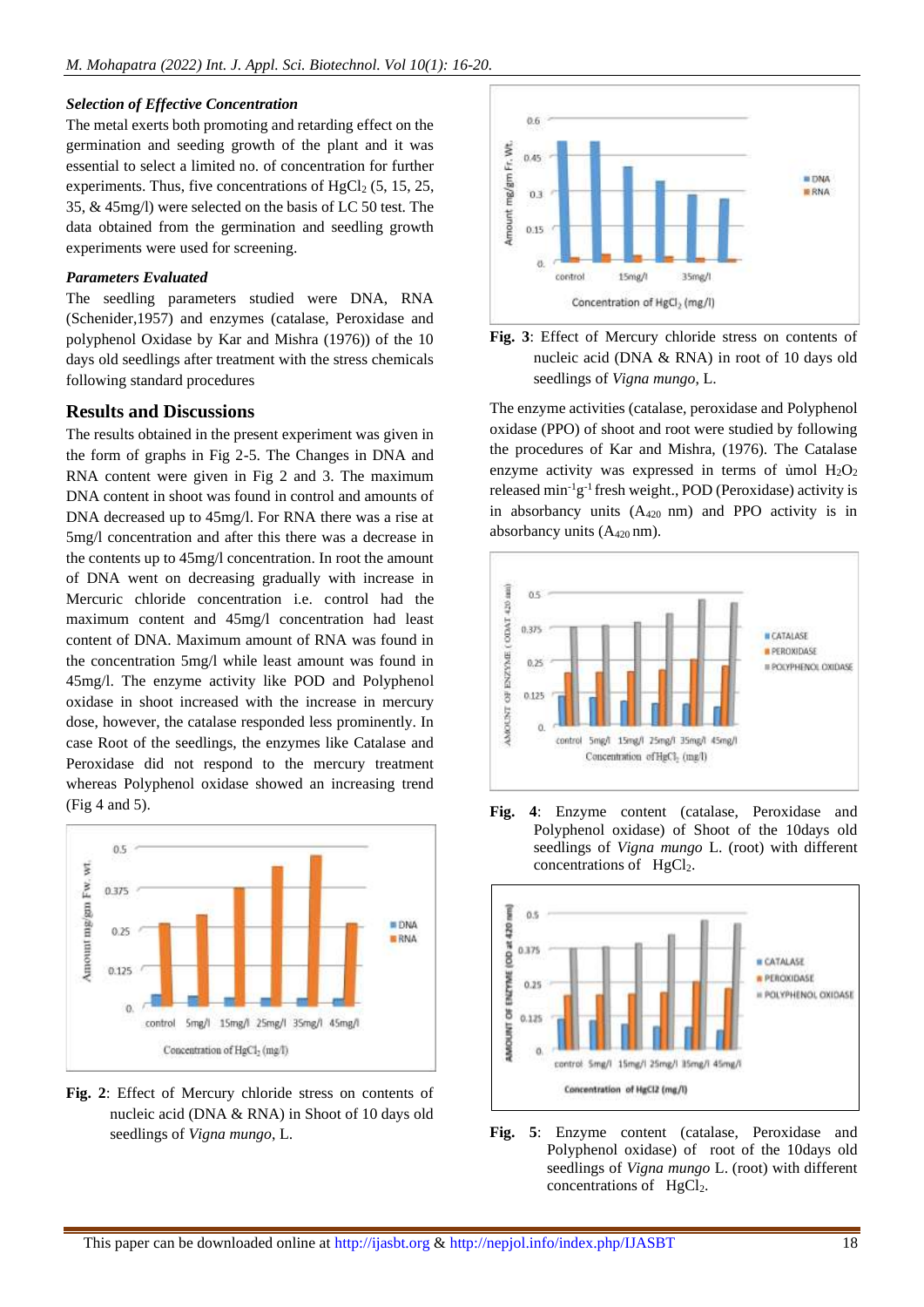In both roots and shoots the enzyme activities increased with increase in different concentrations of  $HgCl<sub>2</sub>$ .

Mercury has always been reported to be more toxic compared to other heavy metals like cadmium (Nordberg, 1976; Rai *et al*., 1981; Fergusson, 1990; Kneer and Zenk, 1992; Gadallah, 1994; Shaw, 1995). Chromium (Garg *et al*., 1989) and lead (Jindal and Kaur, 2000; Orcutrt and Nilsen, 2000)

Essential elements at high concentrations and non- essential elements even at low concentrations are toxic (Baker and walker;1989), Mehera and Farrago, (1994). Metals in the environment operate as stress factors causing physiological changes (strain) and in doing so reduce vigour, or in the extreme case cause death (Levitt, 1980).

The DNA contents decreased but RNA contents increased in some increasing concentrations of  $HgCl<sub>2</sub>$  in our study which is further strengthened by the following observations. Duan *et al*. (1992) observed an increase followed by decreasing trend in *Vicia faba i*n the content of RNA in response to Cadmium. Angadi *et al*. (1996) observed that increase in RNA in response to cadmium and there was a decrease at higher concentration of the metal. However, De Filipps and Pallaghy (1976) reported contradictory findings in *Chlorella.*

Heavy metals reduce the soluble protein in agricultural crops (Hemlatha *et al*., 1997) as observed in this study too. The decrease is caused either by a reduced de novo synthesis or by an increased decomposition of proteins to amino acids. This observation was also confirmed in our study though further research in this regard is necessary for confirmation.

Vallee and Ulmer (1972), have emphasised that heavy metal ions have strong affinities for side chain ligands of proteins, indicating that enzyme activities and other functions are affected by heavy metal ions. A reduction in the amount of proteins was observed in seedlings of *Zea mays* at all concentrations of mercury employed by Kalimuthu and Sivasubramanian (1990). Similarly, a concentration dependent decrease in soluble protein content over the control was observed in the leaves of *Albizia lebbek* (Tripathi and Tripathi, 1999).

Proline content, electrolyte leakage, and malonyl aldehyde content (shoots and roots) were significantly lower in inoculated plants with respect to un inoculated plants under mercury stress. Therefore, it could be assumed that all these parameters collectively improve plant growth under mercury stress conditions in the presence of PGPR. Hence, these PGPRs can serve as promising candidates for increasing plant growth and also have immense potential for bioremediation of mercury-contaminated soils.

Hg is a critical pollutant which can affect many ecosystems with toxic effects on many biological processes. Plants play

fundamental role as the base of many trophy chains and they help in subsistence of mankind and humanity. It is therefore essential to enhance the understanding the mechanism of Hg uptake by plants and the various metabolic process that are targeted by this pollutant. This work could be a valuable source for other investigators to extend their research in this area of research.

## **Conflict of Interest**

The authors declare that there is no conflict of interest with present publication.

## **Acknowledgements**

Author is thankful to Principal, Khallikote Autonomous College, Berhampur, Odisha for encouragement and to carry out this project work in the department.

## **References**

- Angadi SB, Hiremath S and Pujari S (1996) Toxicity of copper, nickel, manganese and cadmium on cyanobacterium *Haplosiphon stuhlmannii*. *Journal of Environmental Biology* **17**(2): 107-113.
- Baker AJM and Walker PL (1989) Ecophysiological responses of plants to heavy metals and quantification of tolerance and toxicity. *Chem Speciation Bioavailability* **1**: 7–17. DOI: [10.1080/09542299.1989.11083102](https://doi.org/10.1080/09542299.1989.11083102)
- De Filipps LF and Pallaghy CK(1976) The effect of sub-lethal concentrations of mercury and zinc on Chlorella I. Growth characteristics and uptake of metals. Zeitschrift für Pflanzen physiologie **78**(3): 197-207. DOI: [10.1016/S0044-328X\(73\)80002-9](https://doi.org/10.1016/S0044-328X(73)80002-9)
- Duan L, Ding W, Liu X, Cheng X, Cai J, Hua E and jiang H (2017) Biosynthesis and engineering of kaempferol in *Saccharomyces cerevisiae*. *Microbial cell Factories* **16**(1): 1-10. DOI: [10.1186/s12934-017-0774-x](https://doi.org/10.1186/s12934-017-0774-x)
- Fergusson JE (1990) The heavy elements: chemistry, environmental impact and health effects. Pergamon Press, Oxford, pp-85-547.
- Foy CD, Chaney RL and White MC (1978) The physiology of metal toxicity in plants. *Annual Review of Plant Physiology* **29**: 511-566. DOI: [10.1146/annurev.pp.29.060178.002455](https://doi.org/10.1146/annurev.pp.29.060178.002455)
- Gadallah MAA (1994) The combined effects of acidification stress and kinetin on chlorophyll content, dry matter accumulation and transpiration coefficient in *Sorghum bicolour* plants. *Biol Plant* **36**: 149-153. DOI: [10.1007/BF02921283](https://doi.org/10.1007/BF02921283)
- Garg VK, Garg SK and Tyagi SK (1989) Manganese induced haematological and biochemical abnormalities in *Heteropneustes fossilis*. *J Environ Biol* **10**(4): 349-353.
- Hemlatha, SAnuburaj Aand Fransis K (1997) Effect of heavy metals on certain biochemical constituents and nitrate reductase activity in *Oryza sativa L.* seedlings. *J Environ Biol* **18**: 313-319.
- Jindal R and Kaur M (2014) Acetylcholinesterase inhibition and assessment of its recovery response in some organs of